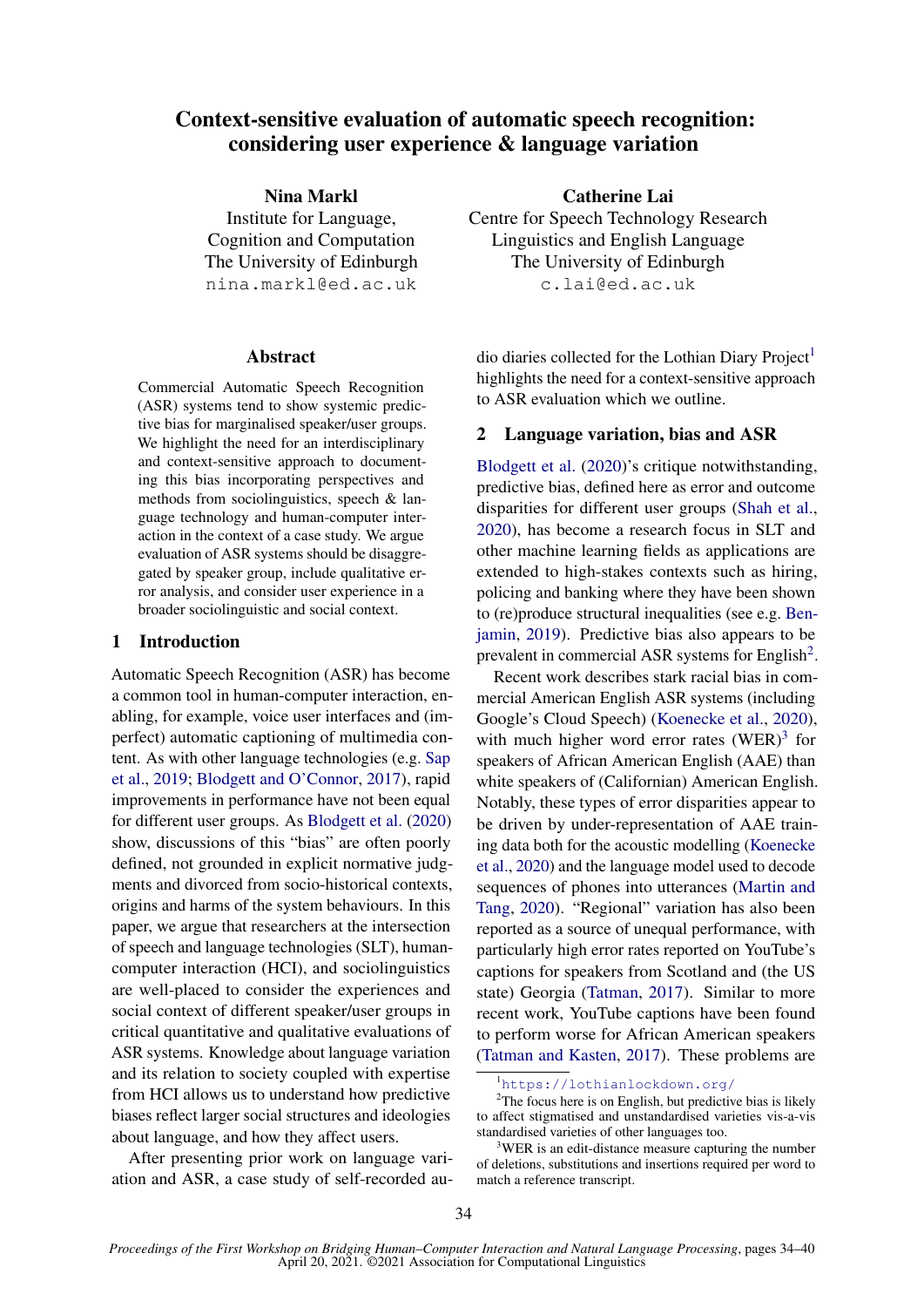not limited to proprietary systems, as Mozilla's open source system DeepSpeech performs significantly worse for speakers of Indian English than "American English"<sup>[4](#page-1-0)</sup> [\(Meyer et al.,](#page-5-4) [2020\)](#page-5-4), and also fails to transcribe AAE morpho-syntactic variation correctly [\(Martin and Tang,](#page-5-3) [2020\)](#page-5-3). While some early research has suggested ASR performance differences based on (binary) speaker gender [\(Adda-](#page-4-3)[Decker and Lamel,](#page-4-3) [2005;](#page-4-3) [Benzeghiba et al.,](#page-4-4) [2007;](#page-4-4) [Tatman,](#page-6-0) [2017\)](#page-6-0), it is unclear that gender by itself is a significant factor in recent systems [\(Tatman](#page-6-1) [and Kasten,](#page-6-1) [2017;](#page-6-1) [Meyer et al.,](#page-5-4) [2020\)](#page-5-4). [Koenecke](#page-5-2) [et al.](#page-5-2) [\(2020\)](#page-5-2) suggest that the interaction of gender and race is significant, with differences between Black men and Black women being more significant than between white men and white women or men and women across race<sup>[5](#page-1-1)</sup>. These results appear to be linked to speaker's speech styles (e.g. in [Adda-Decker and Lamel,](#page-4-3) [2005\)](#page-4-3) and use of dialect features [\(Koenecke et al.,](#page-5-2) [2020\)](#page-5-2), both of which have long been documented to pattern with gender (see [Labov,](#page-5-5) [1990,](#page-5-5) for a classic paper) and could be correlated with gender in training and test sets. Other work in this space has focused on the potential of ASR to improve accessibility of audio media and digital technologies, looking at experiences of Deaf and hard of hearing users [\(Glasser,](#page-5-6) [2019\)](#page-5-6) and dysarthric speakers [\(De Russis and Corno,](#page-5-7) [2019;](#page-5-7) [Young and Mihailidis,](#page-6-2) [2010\)](#page-6-2). For both groups commercial ASR systems perform quite poorly, though the severity and amount of errors varies by speaker. Research on predictive bias in commercial ASR for regional varieties of English beyond the United States and in the context of systems not exclusively trained on American English, as well as experiences of second language learners of English, and other groups who are potentially particularly reliant on ASR to access computing technologies such as elderly people, is sparse.

From a linguistic perspective, no language variety or speech style is inherently more difficult, incorrect, or inappropriate than any other. There are, however, powerful ideologies regarding the relative status of different varieties and styles which are rooted in broader socio-historical contexts and reflect the social status of the groups who speak them

[\(Woolard and Schieffelin,](#page-6-3) [1994\)](#page-6-3). In addition to being stigmatised in "traditional" contexts of power in society, varieties spoken by marginalised communities appear to be (not coincidentally) underrepresented in the data we use to build and evaluate speech technologies, leading to substantial predictive biases making speech technologies less accessible to already marginalised groups.

#### 3 Lothian Diaries: A case study

The Lothian Diary project is an ongoing interdisciplinary research project inviting residents of the Lothians region of Scotland to contribute selfrecorded audio and video diaries about their experiences of the COVID-19 pandemic. The more than 120 diaries collected so far are highly variable in recording quality, number of speakers and topics discussed, and participants are diverse<sup>[6](#page-1-2)</sup> in terms of age, gender, linguistic background, ethnicity, socio-economic class and level of education. Edinburgh and the surrounding Lothians region are of particular interest for sociolinguistic research because of the capital region's status as a centre for higher education, finance and tourism. In addition to the variation within Scottish English<sup>[7](#page-1-3)</sup> between different areas and different socio-economic groups within the city, there is also a wide range of other first and second language varieties of English, as well as other languages. The Lothian Diary project also includes many of these other varieties of English, rather than focusing on speakers with long residential histories in a particular area (as is often the case in sociolinguistic work) or first language speakers (as is usually the case in SLT evaluation). The recordings form a highly naturalistic and exceptionally varied data set. ASR is used here to facilitate social science research which requires accurate and complete transcriptions (achieved through manual correction).

So far, 13 diaries submitted by participants who agreed to have them made public, have been processed with the Google Cloud Speech-to-Text API[8](#page-1-4) (GC STT). Diaries (16 kHz FLAC files) were processed in their entirety using the model used for long audio files which uses asynchronous speech recognition. WER was computed separately for

<span id="page-1-0"></span><sup>&</sup>lt;sup>4</sup>[Meyer et al.](#page-5-4) [\(2020\)](#page-5-4)/Mozilla do not specify speaker race or region within the US.

<span id="page-1-1"></span><sup>&</sup>lt;sup>5</sup>A finding which echoes work in other ML domains and other areas of SLT highlighting the way that multiple demographic axes linked to interacting structures of oppression (e.g. gender and race) cannot be considered separately [\(Buolamwini](#page-4-5) [and Gebru,](#page-4-5) [2018;](#page-4-5) [Jiang and Fellbaum,](#page-5-8) [2020\)](#page-5-8)

<span id="page-1-3"></span><span id="page-1-2"></span><sup>&</sup>lt;sup>6</sup>though not representative of the Scottish population

<sup>&</sup>lt;sup>7</sup>"Scottish English" is used here as a broad term including the continuum between Scots and Scottish Standard English (see [Stuart-Smith,](#page-5-9) [2004\)](#page-5-9)

<span id="page-1-4"></span><sup>8</sup>[https://cloud.google.com/](https://cloud.google.com/speech-to-text) [speech-to-text](https://cloud.google.com/speech-to-text)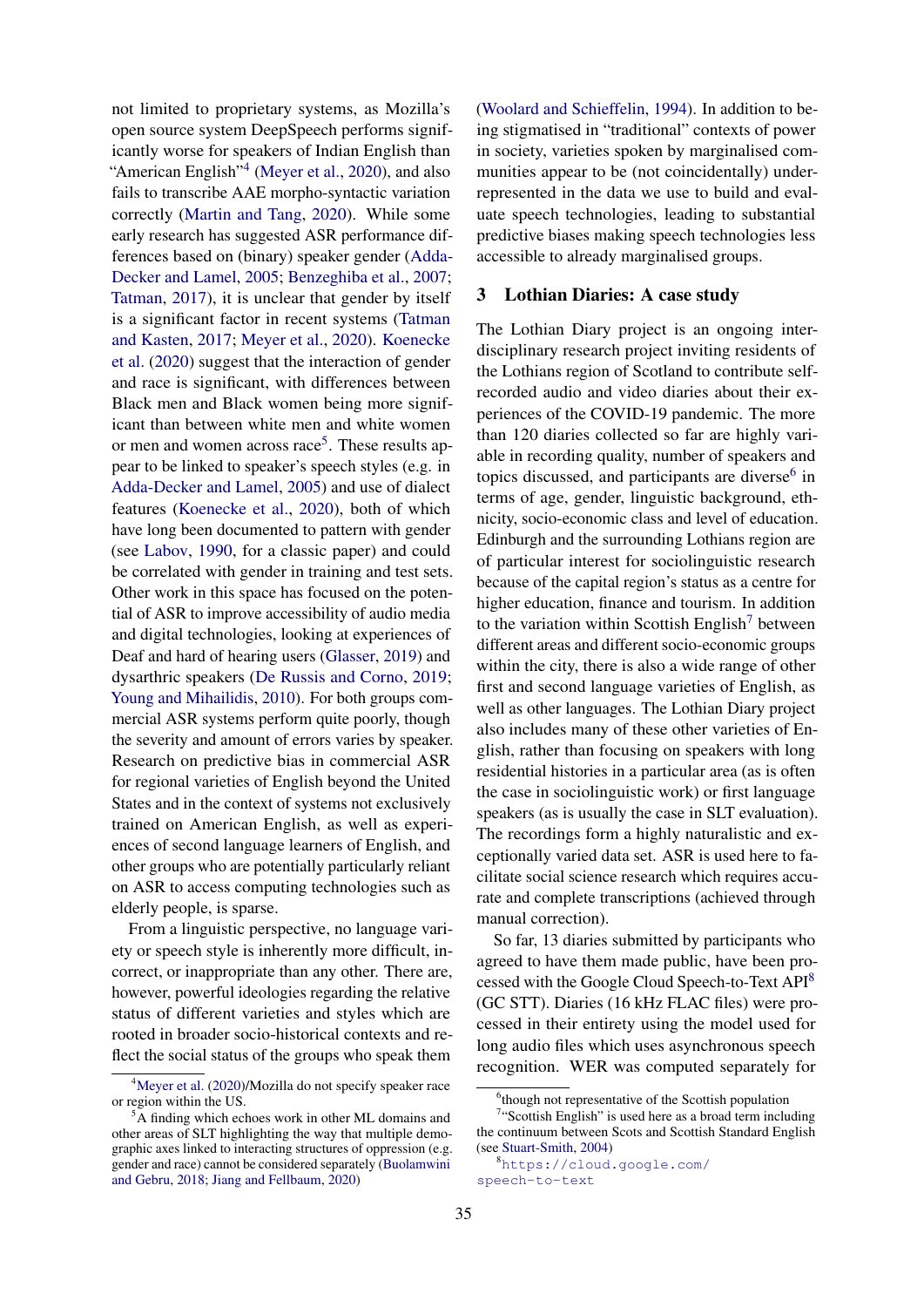<span id="page-2-1"></span>

| ID        | G            | Variety                       | <b>WER</b> |
|-----------|--------------|-------------------------------|------------|
| RF        | F            | Scottish English              | 46.4       |
| La        | F            | <b>Scottish English</b>       | 35.7       |
| <b>CE</b> | $\mathbf{F}$ | Scottish English              | 20.9       |
| AA        | M            | Scottish English              | 29.8       |
| <b>MR</b> | M            | Scottish English              | 55.3       |
| DL        | М            | Scottish English/Scots        | 88.9       |
|           |              |                               |            |
| Li        | F            | Southern British English      | 29.5       |
| JW        | М            | Canadian English*             | 25.3       |
| L         | F            | L2 English (L1: Lithuanian)   | 31.5       |
| S         | F            | L2 English (L1: Cantonese)    | 27.7       |
| MG        | F            | L2 English (L1: Italian)      | 35.3       |
| JL        | M            | $L2$ English $(L1:$ Filipino) | 40.8       |

Table 1: Word Error Rates for different participants vary widely both across and within groups (lower is better). <sup>∗</sup>Decoded using 'en-US' language option, for all others 'en-GB' was used

each speaker using  $\text{sclike}^9$  $\text{sclike}^9$ . In the following section, we present a brief qualitative error analysis.

WER for individual speakers varies dramatically (see Table [1\)](#page-2-1). Some of these errors appear to be related to accent differences. For example, Scottish speakers' pronunciations of *I* or *I've* are frequently mistranscribed as *ah* or *of* and other accent-based errors include: *cat* [kaP] > *car*, *living* > *leaving*, *hating our* > *heating are*. However, there is also significant variation within each accent group. GC STT fails to transcribe filled pauses (*uh, um*) and word fragments and occasionally deletes false starts and repetitions. Furthermore, errors appear to be more prevalent in the vicinity of hesitations and repetitions. As a result speakers who produce more hesitations and repetitions tend to have higher error rates, while people who appear to read from prepared notes tend to be more fluent and have lower error rates. The highest WER in this sample derives from a recording by a Scottish English speaker who produces many false starts, word fragments and a number of Scots words (which the system likely would not recognise under any circumstances). Words are also often substituted by a wrong (but often grammatically appropriate) inflectional form (e.g. past tense  $>$  present tense).

All of these errors are particularly challenging for the accurate and complete transcription of spontaneous and conversational speech, especially for social science research where researchers (users) might consider hesitations, false starts and filled pauses important as they convey pragmatic information. Considering impacts of this predictive bias, transcripts of speakers who produce more "fluent" speech are much more easily interpretable. Retrieving speech content and speech style of less fluent speakers as well as some second language speakers, on the other hand, requires more labour and time, potentially negating any benefits of ASR.

#### 4 Proposed methods

To document predictive bias in ASR in a way that is mindful of 1) user experience, 2) socio-historical and (socio)linguistic context, 3) (potential) harms (re)produced by the system, and 4) technical aspects of ASR, we need to draw on methodologies and knowledge from HCI, sociolinguistics, research on fairness in AI, and SLT.

#### 4.1 Intersectional benchmarks

ASR systems are usually evaluated in terms of their WER, for one or more unseen test sets (often including well-established benchmark sets). As seen in the case study above, word error rates vary strongly across individual recordings and speakers, and (benchmark) test sets (e.g. [Barker et al.,](#page-4-6) [2017\)](#page-4-6) are becoming increasingly naturalistic and (potentially) diverse; a recent state-of-the-art system by Google [\(Chiu et al.,](#page-4-7) [2018\)](#page-4-7) was trained and tested on "representative" data drawn from Google's voicesearch traffic. However, even assuming that the test sets are representative of the developer's users, it is 1) not clear that the intended or current user base is reflective of all use cases or potential users (especially if the system is sold to third parties as with GC STT), and 2) possible or even likely that significant variation in performance between user groups is hidden by reporting an average across all tested recordings. Importantly, as Black feminist scholarship has pointed out, multiple demographic axes linked to interlocking structures of oppression (e.g. race and gender) cannot be considered separately [\(Crenshaw,](#page-5-10) [1991\)](#page-5-10). It is thus important that in addition to disaggregating by language variety to also consider, for example, gender to create an "intersectional" benchmark (see also [Costanza-Chock,](#page-5-11) [2020\)](#page-5-11). This approach has been successful in highlighting disproportionate predictive bias for particular subgroups in other ML domains (e.g. darkerskinned women in facial analysis: [Buolamwini and](#page-4-5)

<span id="page-2-0"></span><sup>9</sup><https://github.com/usnistgov/SCTK>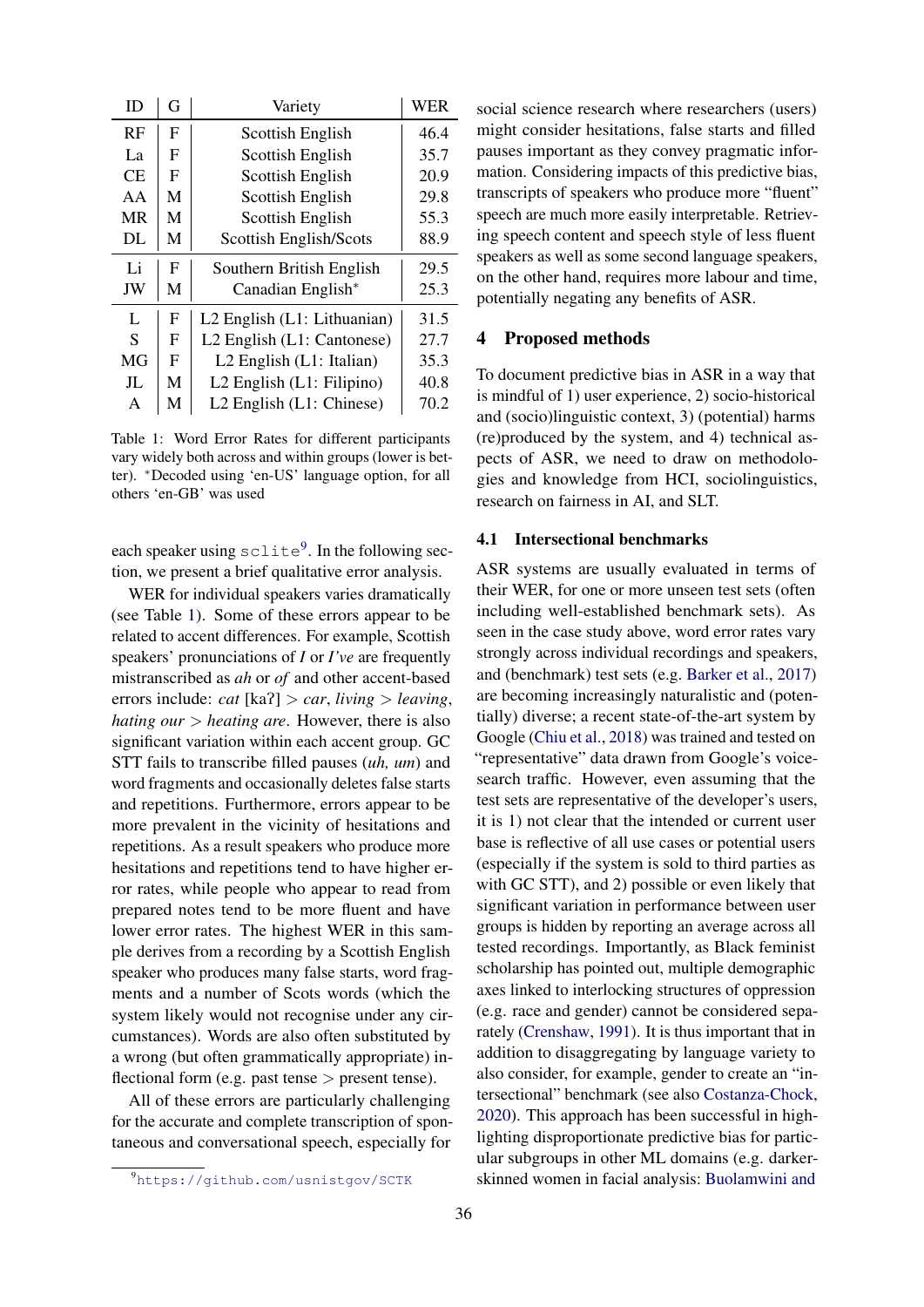[Gebru,](#page-4-5) [2018;](#page-4-5) [Raji and Buolamwini,](#page-5-12) [2019\)](#page-5-12), and SLT [\(Jiang and Fellbaum,](#page-5-8) [2020\)](#page-5-8).

To apply an intersectional benchmark to a larger sample of the Lothian Diaries, we intend to match short audio snippets with the same reference transcript produced by different speaker groups to isolate pronunciation effects, and look systematically at potential differences in content and speech style (following [Koenecke et al.,](#page-5-2) [2020\)](#page-5-2).

#### 4.2 Qualitative error analysis

Intersectional benchmarks alone are not enough however, as WER does not account for the context or effect of an error. Understanding the context of errors is useful since errors are both more likely to occur and to be severe in particular phonetic, prosodic and lexical contexts. Like us (though working with a very different system and data), [Goldwater et al.](#page-5-13) [\(2010\)](#page-5-13) find that words before or after hesitations, repetitions and word fragments, turn-initial words and infrequent words are more likely to be misrecognised and that erroneous substitutions are often different forms of the same lexeme (e.g. *ask/asked*). While some of these errors can be easily disambiguated through context, others (e.g. *can/can't*) could be quite disruptive to communication. Word errors can also lead to domino effects, where one wrongly decoded word feeds into further erroneous predictions [\(Martin and Tang,](#page-5-3) [2020\)](#page-5-3). While metrics which are more sensitive to the type and context of the error or directly model human evaluations have been proposed [\(Nanjo and](#page-5-14) [Kawahara,](#page-5-14) [2005;](#page-5-14) [Morris et al.,](#page-5-15) [2004;](#page-5-15) [Mishra et al.,](#page-5-16) [2011;](#page-5-16) [Kafle and Huenerfauth,](#page-5-17) [2020\)](#page-5-17) they are not widely adopted and extensive qualitative error analysis is rare. A context-sensitive approach would be particularly interested in the type of error and its effect given the linguistic context.

#### 4.3 User experience

Evaluations of SLT systems rarely reflect explicitly on how users interact with them<sup>[10](#page-3-0)</sup>. However, because both (perceived) severity and impact as well as prevalence of errors depends on recording and task, understanding how people use ASR-based technologies in their daily life is important. Future work concerning predictive bias in ASR would benefit from incorporating HCI methodologies like interviews, ethnography and qualitative surveys to

gain a deeper understanding of users' experiences. So far, researchers in HCI have been particularly interested in how people interact with voice user interfaces (e.g. [Porcheron et al.,](#page-5-18) [2018;](#page-5-18) [Luger and](#page-5-19) [Sellen,](#page-5-19) [2016\)](#page-5-19), though little attention has been paid to the role of accent and dialect. Furthermore, especially given the context of the recent shift to increased remote work and education, applications of cloud-based speech recognition for personal or business use extend beyond voice user interfaces to automatic captioning of audio and video lectures and meetings. Domain-general and naturalistic recordings of continuous spontaneous speech pose a particular challenge to ASR systems, and insights into what types of errors users perceive to be particularly disruptive and common depending on their linguistic and demographic background should inform development and evaluation of ASR systems. For example, in the context of the Lothian Diary Project the goal of ASR is to produce transcriptions which can be used by linguists and other social science researchers to analyse both what participants are saying and how they are saying it. Every aspect of their speech, including disfluencies and repetitions as well as specific lexical choices (e.g. past tense vs present tense) are relevant to this analysis and should as such be preserved in a transcript. Furthermore, because most speech in this context is largely unplanned, higher error rates around disfluent or informal speech are particularly disruptive. When applying the proposed methodology to other use cases (e.g. automatic captioning of video lectures or business meetings) interviews with stakeholders can clarify what types of errors are particularly disruptive.

#### 4.4 Considering context and impacts

Considering the broader societal context in which an ASR system is developed and implemented allows us to identify the specific harms it could inflict on users and (sometimes at least) see the underlying societal structures giving rise to predictive bias. Identifying risk and causes in turn allows us to mitigate harms (and, in future systems, bias). In the case of commercial ASR (in English), research suggests that predictive bias is a result of under-representation of varieties of marginalised speaker groups in proprietary training and test sets. For many open source and licensed corpora used to train and benchmark ASR systems, incomplete documentation makes it difficult to es-

<span id="page-3-0"></span><sup>&</sup>lt;sup>10</sup>Though intended use is sometimes implicit in the choice of training and test data: e.g. Google's use of voice search data [\(Chiu et al.,](#page-4-7) [2018\)](#page-4-7)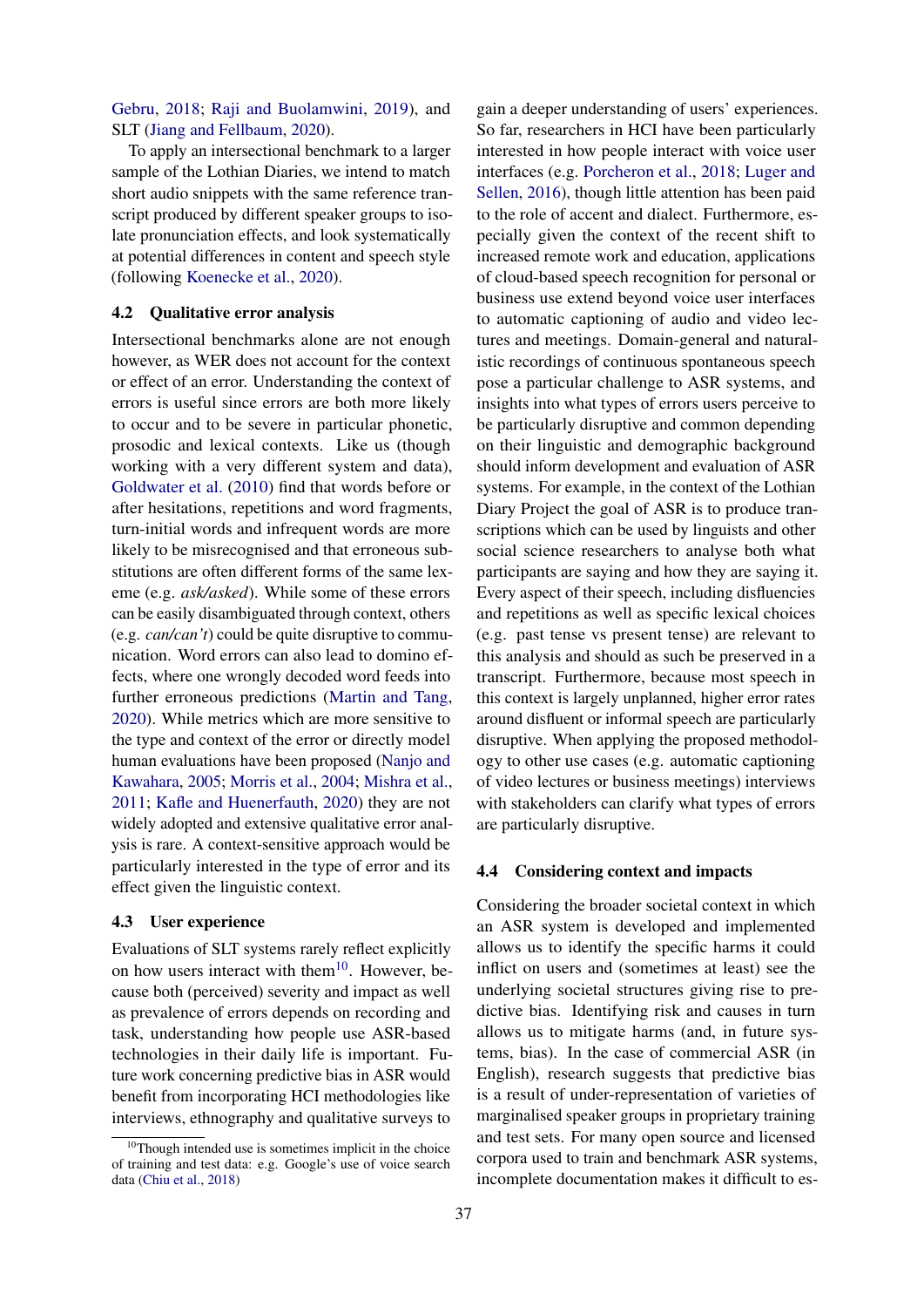timate representation; the commonly used Switchboard [\(Godfrey and Holliman,](#page-5-20) [1993\)](#page-5-20) and TIMIT corpora [\(Garofolo et al.,](#page-5-21) [1993\)](#page-5-21) (both US English) and Mozilla's recent open-source Common Voice  $corpus<sup>11</sup>$  $corpus<sup>11</sup>$  $corpus<sup>11</sup>$ , for example, do not record speaker race. The speaker characteristics of training sets depends on the broader societal context. For example, use of commercial speech recognition (e.g. in the case of Google's system) and participation in scientific studies (e.g. the licensed corpora) or crowd-source tasks (e.g. Mozilla Common Voice) differs across demographic groups (for example based on income and education). Imbalanced corpora are also tied to ideologies around whose ways of speaking are considered "legitimate", "correct" or "native".

Some of the more obvious specific harms of predictive bias include difficulties using voice user interfaces, which for some users are crucial assistive technology. As ASR spreads into high-stakes contexts such as hiring, substantial harms could be incurred if systems perform worse for already marginalised groups, effectively encoding "accentism" and linguistic prejudice in automatic systems. Even assuming no prediction bias across different speaker groups, the use of ASR in automatic analysis of video interviews to recommend or rank appli-cants (e.g. HireVue<sup>[12](#page-4-9)</sup>) risks real harm in the case of even small recognition errors and potentially entrenches existing language ideologies around "professional", "fluent" or "competent" speech patterns. For example, *HireNet* [\(Hemamou et al.,](#page-5-22) [2019\)](#page-5-22) extracts information about prosody and speech fluency to predict "hireability" (as annotated by recruiters). Other harms include less usable automatic captions and potential downstream effects as described in our case study.

### 5 Conclusion

We have proposed an approach to ASR evaluation which considers the experiences of different user/speaker groups, sociolinguistic context and potential impacts of predictive bias. We argue that this interdisciplinary approach is necessary to significantly advance our understanding of ASR usability. We particularly invite perspectives from the fields of human-computer interaction in order evaluate speech and language technologies as systems situated in specific sociolinguistic and socio-technical

contexts which perform specific tasks for specific (language) users.

#### Acknowledgements

This work was supported in part by the UKRI Centre for Doctoral Training in Natural Language Processing, funded by the UKRI (grant EP/S022481/1) and the University of Edinburgh, School of Informatics and School of Philosophy, Psychology & Language Sciences.

#### References

- <span id="page-4-3"></span>Martine Adda-Decker and Lori Lamel. 2005. Do speech recognizers prefer female speakers? *9th European Conference on Speech Communication and Technology*, (January 2005):2205–2208.
- <span id="page-4-6"></span>Jon P. Barker, Ricard Marxer, Emmanuel Vincent, and Shinji Watanabe. 2017. *[The CHiME Challenges:](https://doi.org/10.1007/978-3-319-64680-0_14) [Robust Speech Recognition in Everyday Environ](https://doi.org/10.1007/978-3-319-64680-0_14)[ments](https://doi.org/10.1007/978-3-319-64680-0_14)*, pages 327–344. Springer International Publishing, Cham.
- <span id="page-4-2"></span>Ruha Benjamin. 2019. *Race after technology : abolitionist tools for the New Jim Code*. Polity Press, Newark.
- <span id="page-4-4"></span>M. Benzeghiba, R. De Mori, O. Deroo, S. Dupont, T. Erbes, D. Jouvet, L. Fissore, P. Laface, A. Mertins, C. Ris, R. Rose, V. Tyagi, and C. Wellekens. 2007. [Automatic speech recognition and speech variability:](https://doi.org/10.1016/j.specom.2007.02.006) [A review.](https://doi.org/10.1016/j.specom.2007.02.006) *Speech Communication*, 49(10-11):763– 786.
- <span id="page-4-1"></span>Su Lin Blodgett, Solon Barocas, Hal Daumé III, and Hanna Wallach. 2020. [Language \(technology\) is](https://doi.org/10.18653/v1/2020.acl-main.485) [power: A critical survey of "bias" in NLP.](https://doi.org/10.18653/v1/2020.acl-main.485) In *Proceedings of the 58th Annual Meeting of the Association for Computational Linguistics*, pages 5454– 5476, Online. Association for Computational Linguistics.
- <span id="page-4-0"></span>Su Lin Blodgett and Brendan O'Connor. 2017. [Racial](http://arxiv.org/abs/1707.00061) [disparity in natural language processing: A case](http://arxiv.org/abs/1707.00061) [study of social media african-american english.](http://arxiv.org/abs/1707.00061)
- <span id="page-4-5"></span>Joy Buolamwini and Timnit Gebru. 2018. [Gender](http://proceedings.mlr.press/v81/buolamwini18a.html) [shades: Intersectional accuracy disparities in com](http://proceedings.mlr.press/v81/buolamwini18a.html)[mercial gender classification.](http://proceedings.mlr.press/v81/buolamwini18a.html) In *Proceedings of the 1st Conference on Fairness, Accountability and Transparency*, volume 81 of *Proceedings of Machine Learning Research*, pages 77–91, New York, NY, USA. PMLR.
- <span id="page-4-7"></span>C. Chiu, T. N. Sainath, Y. Wu, R. Prabhavalkar, P. Nguyen, Z. Chen, A. Kannan, R. J. Weiss, K. Rao, E. Gonina, N. Jaitly, B. Li, J. Chorowski, and M. Bacchiani. 2018. [State-of-the-art speech](https://doi.org/10.1109/ICASSP.2018.8462105) [recognition with sequence-to-sequence models.](https://doi.org/10.1109/ICASSP.2018.8462105) In *2018 IEEE International Conference on Acoustics, Speech and Signal Processing (ICASSP)*, pages 4774–4778.

<span id="page-4-8"></span><sup>11</sup>available here: [https://commonvoice.mozilla.](https://commonvoice.mozilla.org/en/datasets) [org/en/datasets](https://commonvoice.mozilla.org/en/datasets)

<span id="page-4-9"></span><sup>12</sup><https://www.hirevue.com/>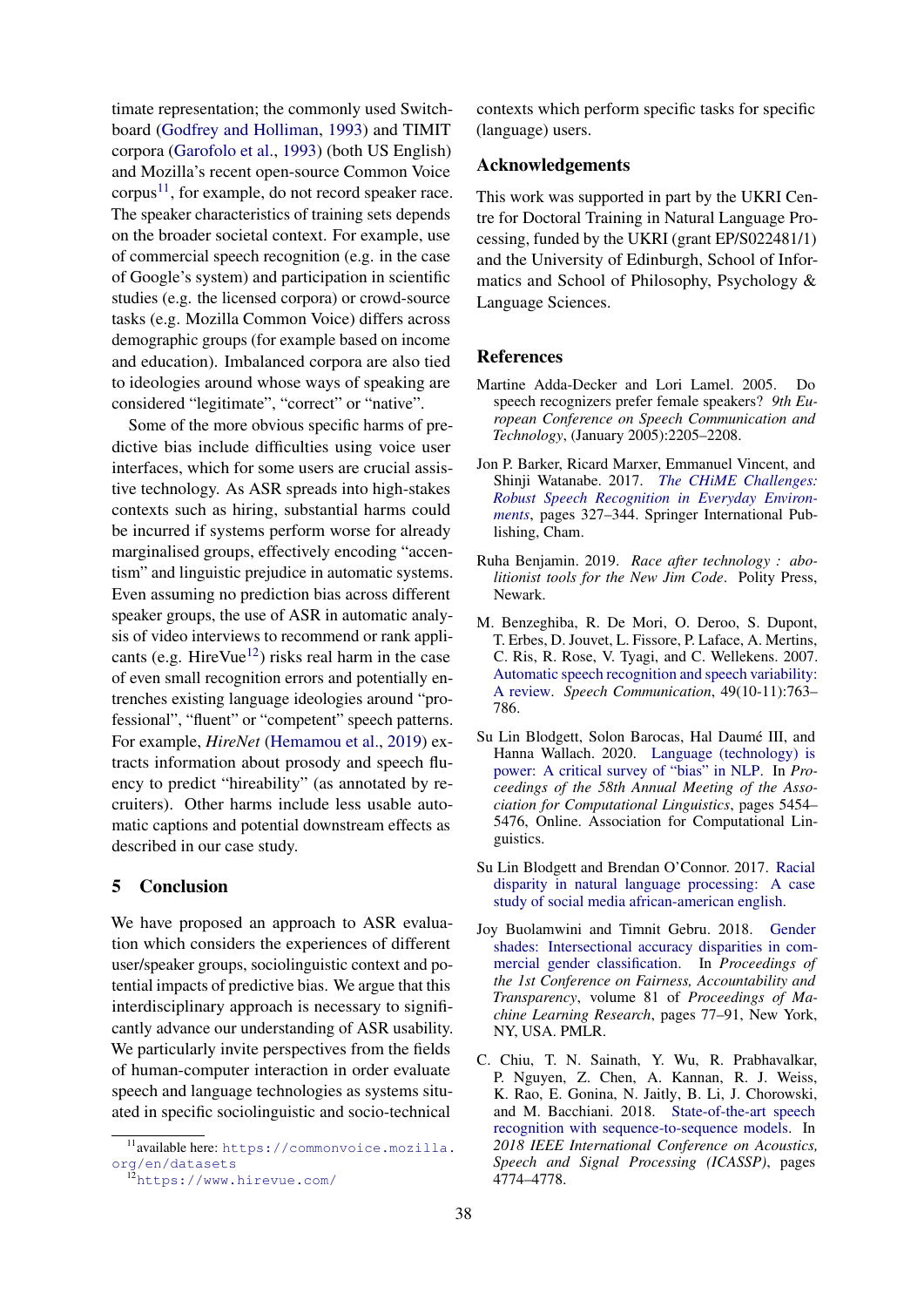- <span id="page-5-11"></span>Sasha Costanza-Chock. 2020. [Design values: Hard](https://design-justice.pubpub.org/pub/3h2zq86d)[coding liberation?](https://design-justice.pubpub.org/pub/3h2zq86d) In *Design Justice*. MIT Press. Https://design-justice.pubpub.org/pub/3h2zq86d.
- <span id="page-5-10"></span>Kimberle Crenshaw. 1991. [Mapping the Margins:](https://doi.org/https://doi.org/10.2307/1229039) [Intersectionality, Identity Politics, and Violence](https://doi.org/https://doi.org/10.2307/1229039) [against Women of Color.](https://doi.org/https://doi.org/10.2307/1229039) *Stanford Law Review*, 43(6):1241–1299.
- <span id="page-5-7"></span>Luigi De Russis and Fulvio Corno. 2019. [On the](https://doi.org/10.1007/s40860-019-00085-y) [impact of dysarthric speech on contemporary ASR](https://doi.org/10.1007/s40860-019-00085-y) [cloud platforms.](https://doi.org/10.1007/s40860-019-00085-y) *Journal of Reliable Intelligent Environments*, 5(3):163–172.
- <span id="page-5-21"></span>John S. Garofolo, Lori F. Lamel, William M. Fisher, Jonathan G. Fiscus, David S. Pallett, Nancy L. Dahlgren, and Victor Zue. 1993. [TIMIT Acoustic-](https://doi.org/https://doi.org/10.35111/17gk-bn40)[Phonetic Continuous Speech Corpus LDC93S1.](https://doi.org/https://doi.org/10.35111/17gk-bn40)
- <span id="page-5-6"></span>Abraham Glasser. 2019. [Automatic speech recognition](https://doi.org/10.1145/3290607.3308461) [services: Deaf and hard-of-hearing usability.](https://doi.org/10.1145/3290607.3308461) In *Extended Abstracts of the 2019 CHI Conference on Human Factors in Computing Systems*, page 1–6, New York, NY, USA. Association for Computing Machinery.
- <span id="page-5-20"></span>John J. Godfrey and Edward Holliman. 1993. [Switchboard-1 Release 2 LDC97S62.](https://doi.org/https://doi.org/10.35111/sw3h-rw02)
- <span id="page-5-13"></span>Sharon Goldwater, Dan Jurafsky, and Christopher D. Manning. 2010. [Which words are hard to recognize?](https://doi.org/https://doi.org/10.1016/j.specom.2009.10.001) [prosodic, lexical, and disfluency factors that increase](https://doi.org/https://doi.org/10.1016/j.specom.2009.10.001) [speech recognition error rates.](https://doi.org/https://doi.org/10.1016/j.specom.2009.10.001) *Speech Communication*, 52(3):181 – 200.
- <span id="page-5-22"></span>Léo Hemamou, Ghazi Felhi, Vincent Vandenbussche, Jean-Claude Martin, and Chloé Clavel. 2019. [Hirenet: A hierarchical attention model for the auto](https://doi.org/10.1609/aaai.v33i01.3301573)[matic analysis of asynchronous video job interviews.](https://doi.org/10.1609/aaai.v33i01.3301573) *Proceedings of the AAAI Conference on Artificial Intelligence*, 33(01):573–581.
- <span id="page-5-8"></span>May Jiang and Christiane Fellbaum. 2020. [Interdepen](https://www.aclweb.org/anthology/2020.gebnlp-1.2)[dencies of gender and race in contextualized word](https://www.aclweb.org/anthology/2020.gebnlp-1.2) [embeddings.](https://www.aclweb.org/anthology/2020.gebnlp-1.2) In *Proceedings of the Second Workshop on Gender Bias in Natural Language Processing*, pages 17–25, Barcelona, Spain (Online). Association for Computational Linguistics.
- <span id="page-5-17"></span>Sushant Kafle and Matt Huenerfauth. 2020. [Usabil](https://doi.org/10.1145/3386410.3386411)[ity evaluation of captions for people who are deaf](https://doi.org/10.1145/3386410.3386411) [or hard of hearing.](https://doi.org/10.1145/3386410.3386411) *ACM SIGACCESS Accessibility and Computing*, (122):1–1.
- <span id="page-5-2"></span>Allison Koenecke, Andrew Nam, Emily Lake, Joe Nudell, Minnie Quartey, Zion Mengesha, Connor Toups, John R. Rickford, Dan Jurafsky, and Sharad Goel. 2020. [Racial disparities in automated speech](https://doi.org/10.1073/pnas.1915768117) [recognition.](https://doi.org/10.1073/pnas.1915768117) *Proceedings of the National Academy of Sciences*, 117(14):7684–7689.
- <span id="page-5-5"></span>William Labov. 1990. [The intersection of sex and so](https://doi.org/10.1017/S0954394500000338)[cial class in the course of linguistic change.](https://doi.org/10.1017/S0954394500000338) *Language Variation and Change*, 2(2):205–254.
- <span id="page-5-19"></span>Ewa Luger and Abigail Sellen. 2016. ["like having a](https://doi.org/10.1145/2858036.2858288) [really bad pa": The gulf between user expectation](https://doi.org/10.1145/2858036.2858288) [and experience of conversational agents.](https://doi.org/10.1145/2858036.2858288) In *Proceedings of the 2016 CHI Conference on Human Factors in Computing Systems*, page 5286–5297, New York, NY, USA. Association for Computing Machinery.
- <span id="page-5-3"></span>Joshua L. Martin and Kevin Tang. 2020. [Understand](https://doi.org/10.21437/Interspeech.2020-2893)[ing Racial Disparities in Automatic Speech Recog](https://doi.org/10.21437/Interspeech.2020-2893)[nition: The Case of Habitual "be".](https://doi.org/10.21437/Interspeech.2020-2893) In *Proc. Interspeech 2020*, pages 626–630.
- <span id="page-5-4"></span>Josh Meyer, Lindy Rauchenstein, Joshua D. Eisenberg, and Nicholas Howell. 2020. [Artie bias corpus:](https://www.aclweb.org/anthology/2020.lrec-1.796) [An open dataset for detecting demographic bias in](https://www.aclweb.org/anthology/2020.lrec-1.796) [speech applications.](https://www.aclweb.org/anthology/2020.lrec-1.796) In *Proceedings of the 12th Language Resources and Evaluation Conference*, pages 6462–6468, Marseille, France. European Language Resources Association.
- <span id="page-5-16"></span>Taniya Mishra, Andrej Ljolje, Mazin Gilbert, Park Avenue, and Florham Park. 2011. Predicting Human Perceived Accuracy of ASR Systems. In *INTERSPEECH-2011*, August, pages 1945–1948.
- <span id="page-5-15"></span>Andrew C Morris, Viktoria Maier, and Phil Green. 2004. From WER and RIL to MER and WIL : improved evaluation measures for connected speech recognition. In *INTERSPEECH-2004*, pages 2765– 2768.
- <span id="page-5-14"></span>H. Nanjo and T. Kawahara. 2005. [A new asr eval](https://doi.org/10.1109/ICASSP.2005.1415298)[uation measure and minimum bayes-risk decoding](https://doi.org/10.1109/ICASSP.2005.1415298) [for open-domain speech understanding.](https://doi.org/10.1109/ICASSP.2005.1415298) In *Proceedings. (ICASSP '05). IEEE International Conference on Acoustics, Speech, and Signal Processing, 2005.*, volume 1, pages I/1053–I/1056 Vol. 1.
- <span id="page-5-18"></span>Martin Porcheron, Joel E. Fischer, Stuart Reeves, and Sarah Sharples. 2018. *[Voice Interfaces in Everyday](https://doi.org/10.1145/3173574.3174214) [Life](https://doi.org/10.1145/3173574.3174214)*, page 1–12. Association for Computing Machinery, New York, NY, USA.
- <span id="page-5-12"></span>Inioluwa Deborah Raji and Joy Buolamwini. 2019. [Ac](https://doi.org/10.1145/3306618.3314244)[tionable Auditing.](https://doi.org/10.1145/3306618.3314244) In *AIES '19: Proceedings of the 2019 AAAI/ACM Conference on AI, Ethics, and Society*, pages 429–435.
- <span id="page-5-0"></span>Maarten Sap, Dallas Card, Saadia Gabriel, Yejin Choi, and Noah A. Smith. 2019. [The risk of racial bias](https://doi.org/10.18653/v1/P19-1163) [in hate speech detection.](https://doi.org/10.18653/v1/P19-1163) In *Proceedings of the 57th Annual Meeting of the Association for Computational Linguistics*, pages 1668–1678, Florence, Italy. Association for Computational Linguistics.
- <span id="page-5-1"></span>Deven Santosh Shah, H. Andrew Schwartz, and Dirk Hovy. 2020. [Predictive biases in natural language](https://doi.org/10.18653/v1/2020.acl-main.468) [processing models: A conceptual framework and](https://doi.org/10.18653/v1/2020.acl-main.468) [overview.](https://doi.org/10.18653/v1/2020.acl-main.468) In *Proceedings of the 58th Annual Meeting of the Association for Computational Linguistics*, pages 5248–5264, Online. Association for Computational Linguistics.
- <span id="page-5-9"></span>Jane Stuart-Smith. 2004. Scottish English. In Bernd Kortmann, Kate Burridge, Rajend Mesthrie, Edgar W. Schneider, and Clive Upton, editors, *A*